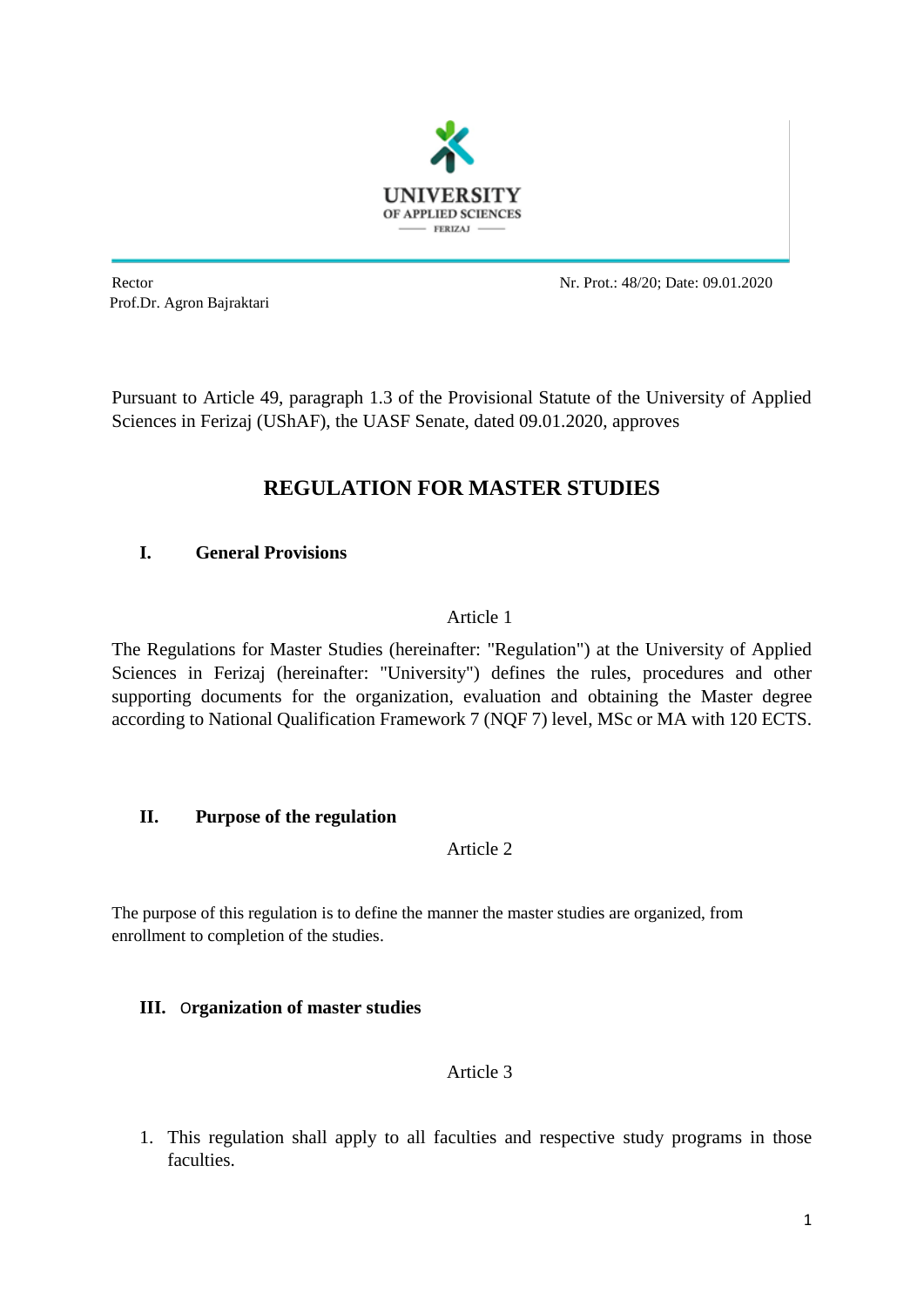- 2. University organized master studies autonomously, considering the specifics of studies at the University. In cases where university study programs are offered by another institution or developed in the framework of the University's cooperation with international universities, a separate regulation will be drafted to regulates these studies.
- 3. Master studies begin to be implemented after obtaining the approval of the Programs from the University Senate (hereinafter referred to as "the Senate") and Accreditation from the Kosovo Accreditation Agency

The master studies are led by the Teaching / Scientific Council (hereinafter referred to as "the Council").

The composition of the Council is regulated by the Statute of the University (hereinafter: the "Statute")

## Article 5

Master studies according to the programs of the respective Faculties are organized and conducted as regular studies.

## **IV. General admission requirements for master's degree programs**

## Article 6

- 1. All students who have completed bachelor studies in the relevant field and have obtained at least 180 ECTS, have the right to be enrolled in master studies.
- 2. Criteria for admission of students at the master's degree are set by the University Senate, for each academic year

## Article 7

In order to be accepted for Master's Degree studies at the University, students must complete the following documents:

- Application (downloaded from University Management System (UMS)
- Bachelor Diploma or similar,
- Grade Certificate of Bachelor studies,
- Copy of ID card,
- Payment slip upon application (the amount of which is determined by the Ministry)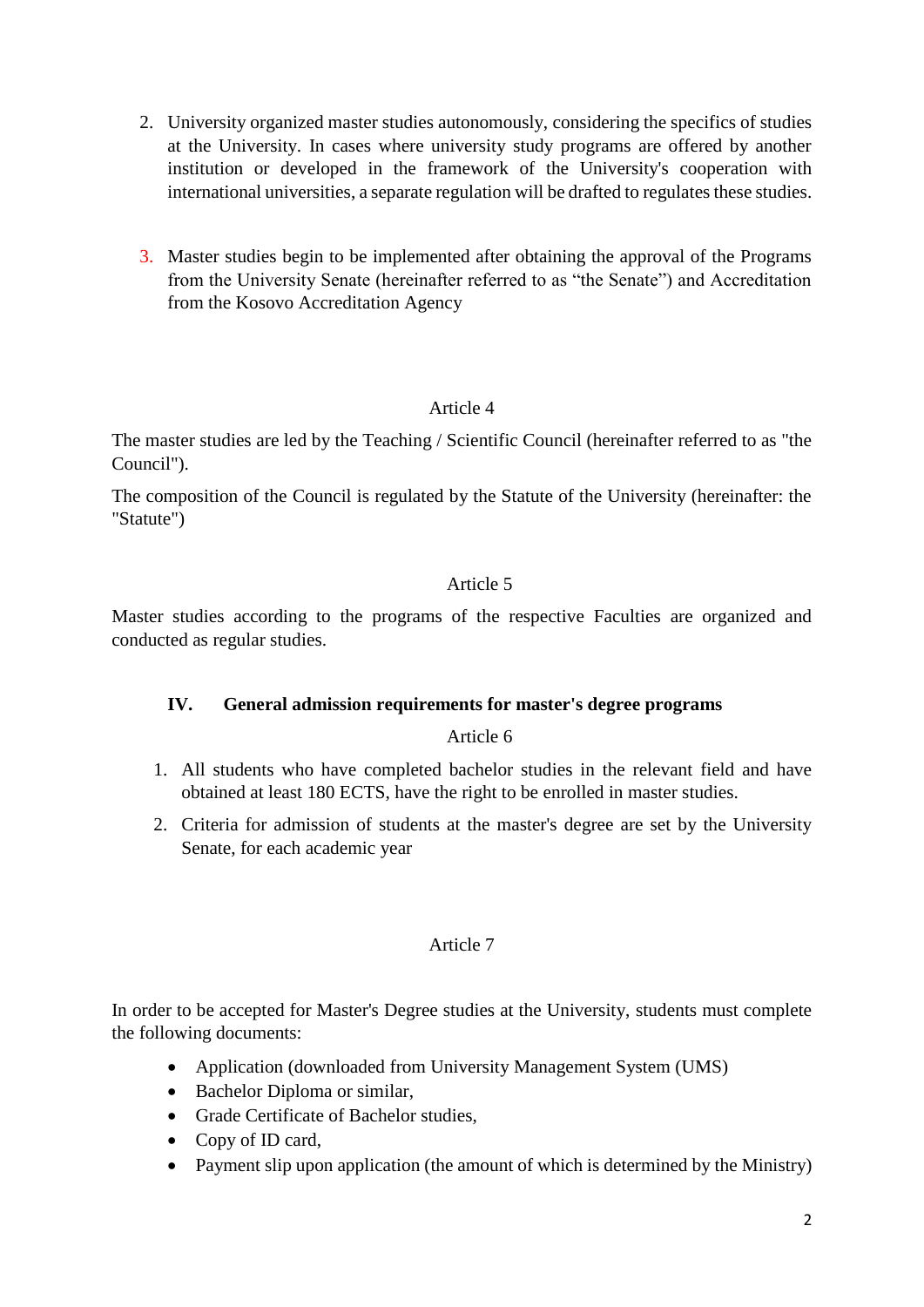To enroll in master studies, students who have completed their studies at universities outside the Republic of Kosovo, in accordance with the requirements of the Ministry of Education, Science and Technology-MEST, have to nostrify their diplomas (more information) [www.masht-gov.net\)](http://www.masht-gov.net/).

Students who are not Kosovo citizens, after registering in Master Degree studies at the University, within two weeks from the date of registration must complete civil registration procedures through the Migration Office of the Ministry of Internal Affairs of the Republic of Kosovo (for more info: https://mpb.rks-gov.net/).

The number of foreign students to be admitted to the University is decided by the MEST based on the requirements drafted by the Teaching-Scientific Council and approved by the University Senate.

## Article 9

1. Candidates who have not been admitted to master studies can appeal against the decision within 48 hours of the announcement of the results to the University Appeals Commission.

#### Article 10

Candidates admitted during registration must submit:

- $-2$  (two) photos of format 4.5. x 6 cm;
- Completed registration form, taken where the registration is made;
- Payment slip (downloadable from internet) with the amount as set by the Ministry.

After registering, the student is provided with an ID card, e-mail address, access to UMS, library and other resources for study.

#### Article 11

Master studies can be organized in all Faculties, which within their lesson plans foresee these studies.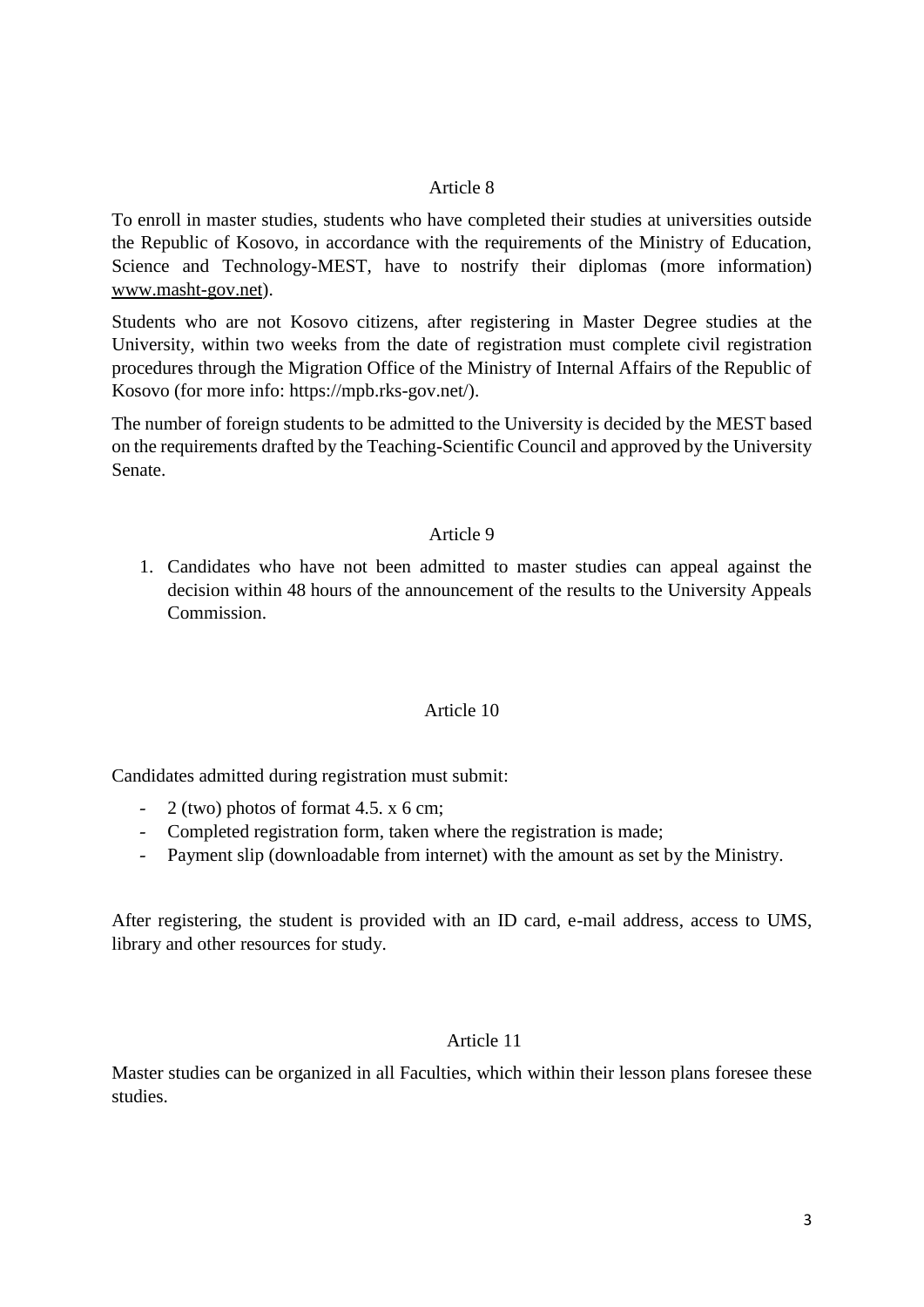The following are entitled to teach in master studies: Full Professors, Associate Professors and Assistant Professors. In special cases, and under the supervision of Teachers (with one of the professor's academic calls), the Lecturers may also be engaged in the teaching process in the master studies.

#### Article 13

- Master studies are conducted according to the semester system and are based mainly on specialization courses within the Faculties of the University. The work system in these studies should also include the hours spend in practical work, namely the research practice that the students should complete.
- Regulations of studies, based on the provisions of the Statute of the University, obliges students to regularly attend lectures and exercises at the University.
- All exams at the University are written, oral, written and oral, as provided by syllabus.
- Program committees decide in which subjects' students can take the exams which is conditioned by accomplishment of one or more other subjects.
- Assessment and grading are done by the subject teacher within two weeks of the final exam. All assignments and exams are stored in the archive for one academic year.

#### Article 14

The way of study, the grading system, the ECTS system are similar to the bachelor studies.

#### **V. Recognition of studies**

#### Article 15

The transfer of students studying at other Universities is decided by the Teaching-Scientific Council within the University based on the Transfer Regulation

#### Article 16

The decision to recognize international studies is based on information obtained from relevant European databases and coordinated with the National Recognition Council, which is responsible for applying the Lisbon Recognition Convention. In other cases, it is decided according to the provisions of the Statute and the Law on Higher Education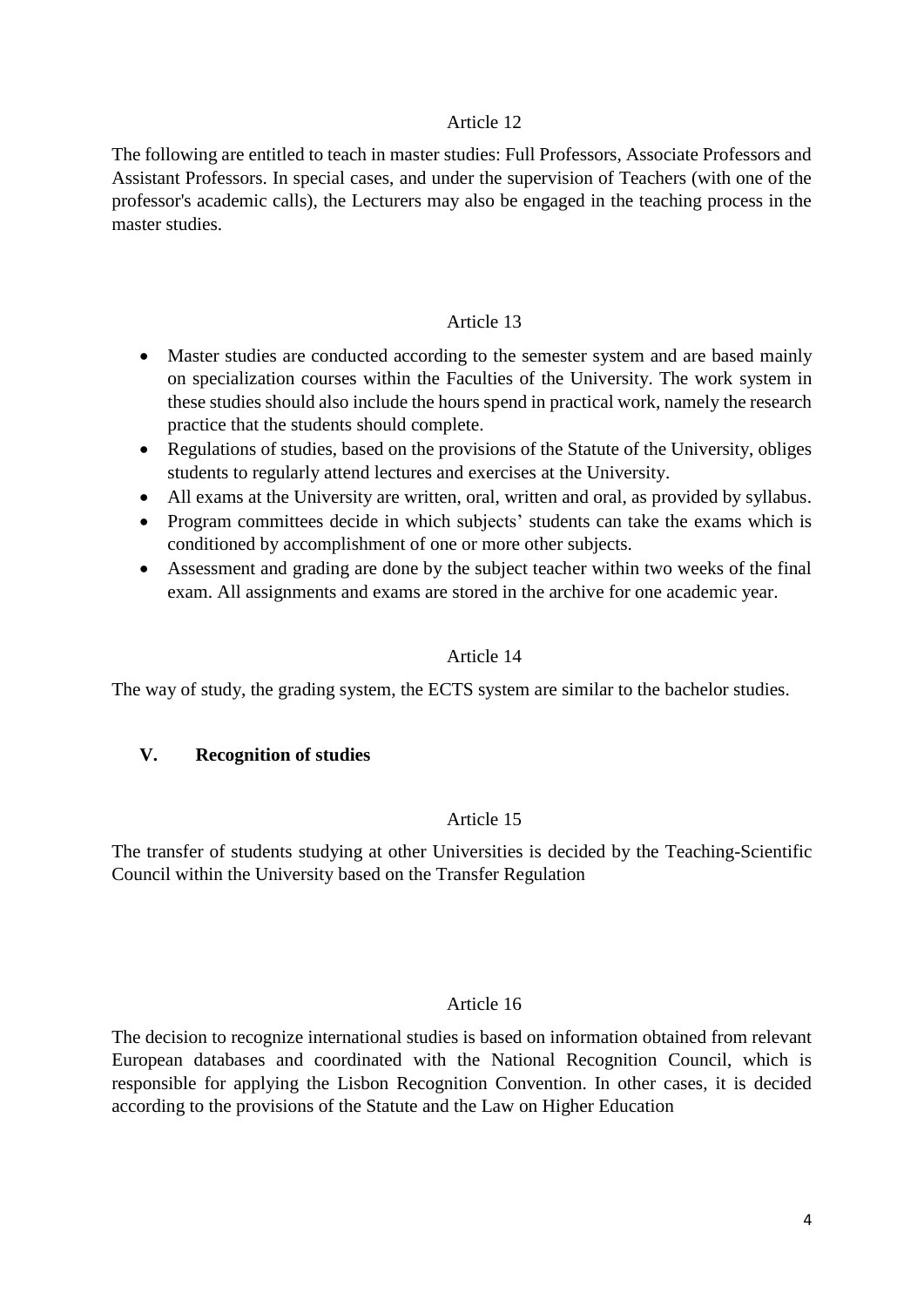- 1. In accordance with the rules of the Lisbon Convention on Recognition and in accordance with the MEST Administrative Instructions and the provisions of the USHAF Statute, and Faculty, the University accepts the qualifications (titles, diplomas, exams) of recognized or licensed domestic or foreign higher education institutions.
- 2. In accordance with the MEST Administrative Instruction on the principles and procedures for the recognition of higher professional diplomas and university degrees obtained outside the Republic of Kosovo, it is the competence of the University to recognize higher professional diplomas, university degrees, and certificates of specified periods of study for the purpose of continuing studies.
- 3. In case of admission of qualification, the student has the right to continue studies at the University.

## Article 18

The recognition procedure will be conducted at the University. The decision to recognize studies is based on information extracted from relevant European databases and coordinated with the National Recognition Council, which is responsible for applying the Lisbon Recognition Convention. In other cases, it is decided according to the provisions of the Statute of the University

## Article 19

The decision of the Commission can be:

- Full recognition of the diploma from abroad;
- Submission of additional exams list required for the purpose of full recognition;
- Rejection of the request due to major inconsistencies in the study programs.

VI. Academic year

- 1. In accordance with the Statute, the University organizes studies in accordance with existing study programs during the academic year lasting 12 months.
- 2. The academic year begins on October 1 and ends on 30 September.
- 3. The active period of study (lectures, exercises, seminars, colloquia) is divided into two semesters. The winter semester begins on 1 October and ends on 15 January. The summer semester begins on 16 February and ends on 31 May.
- 4. The subject can be taught for 15 weeks in one or two semesters, or as a block of lectures in one semester
- 5. The schedule of lecture is issued at the beginning of the academic year / semester and after its publication is mandatory for teachers and students.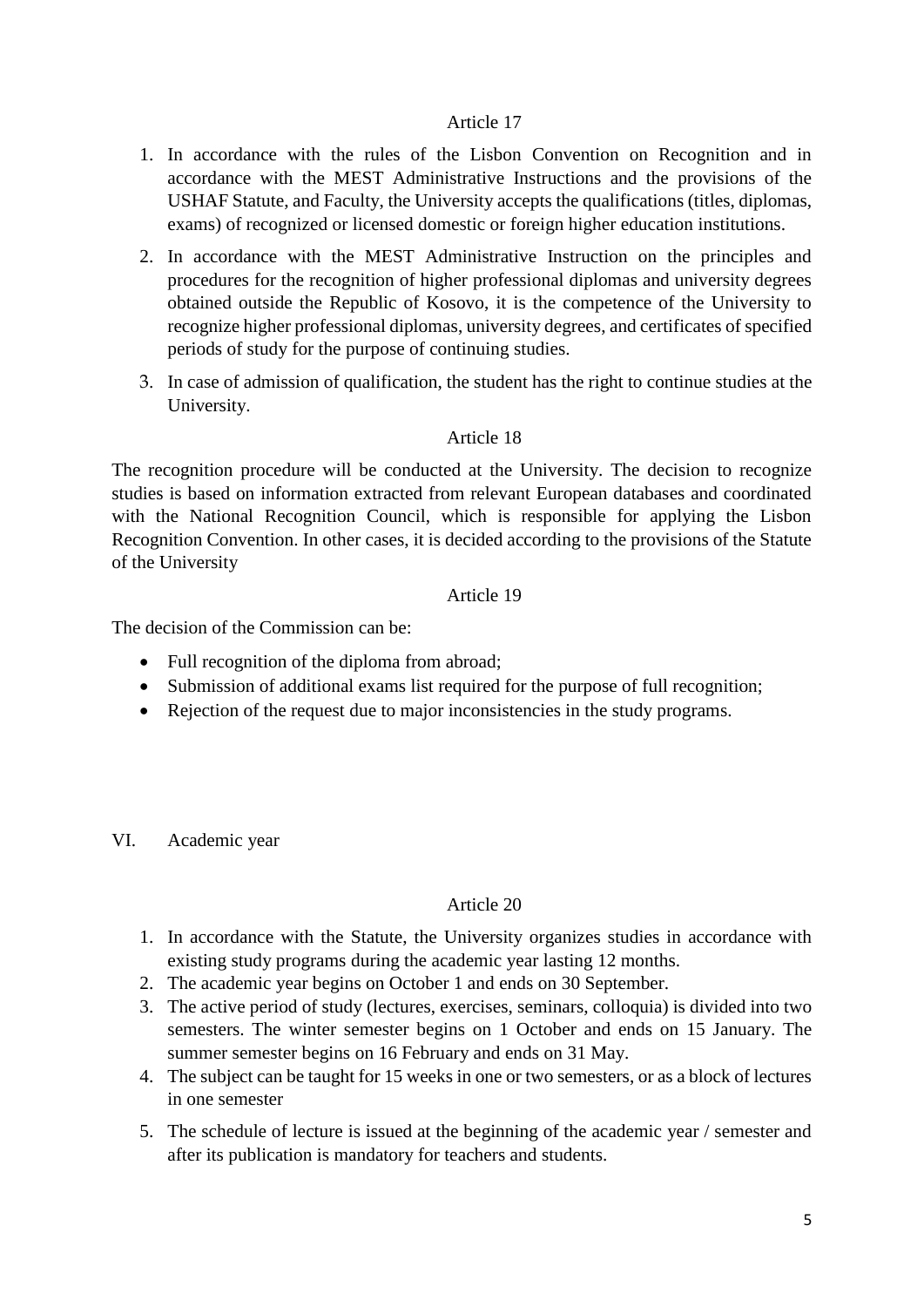6. The student's annual workload of lectures, exercises, preparation and more is 750 hours per semester, respectively 1500 hours per year, corresponding to 30 credits per semester or 60 credits per year.

## Article 21

Each ECTS credit is equal to 25 hours of student engagement.

## **VI. Language of studies**

#### Article 22

- 1. At the University, studies are organized in Albanian language.
- 2. With the proposal of the Council, the Senate may decide on programs of study in other languages in substantiated or needed cases (promotion of academic exchange, labor market situation, student interest, academic orientation of teachers) that support academic development of the University.

## **VIII. Students - status, rights and responsibilities**

## Article 23

- 1. The person registered at the University has the status of a student.
- 2. Student status is verified with student ID card. The form and content of the student card is determined by special regulations issued by the Senate.

#### Article 24

Students admitted to the University have the right to:

- 1. participate in all lectures, seminars and lessons organized in the subjects of the chosen study program according to the progress of the studies;
- 2. use university libraries and other student services;
- 3. participate in elections for student representatives in university bodies;
- 4. regularly attend meetings of the Council, the Senate and other structures where they are designated as members and carry out such duties in a sincere and committed manner. In the event of a conflict of interest regarding the content, delegated student members do not attend meetings of the aforementioned bodies.
- 5. presenting new ideas and controversial opinions without risking the loss of the student's place or privileges they have in the University;
- 6. complain about the quality of the teaching process or the infrastructure of the University;
- 7. object a University decision or action against them in the Ministry and in the competent court.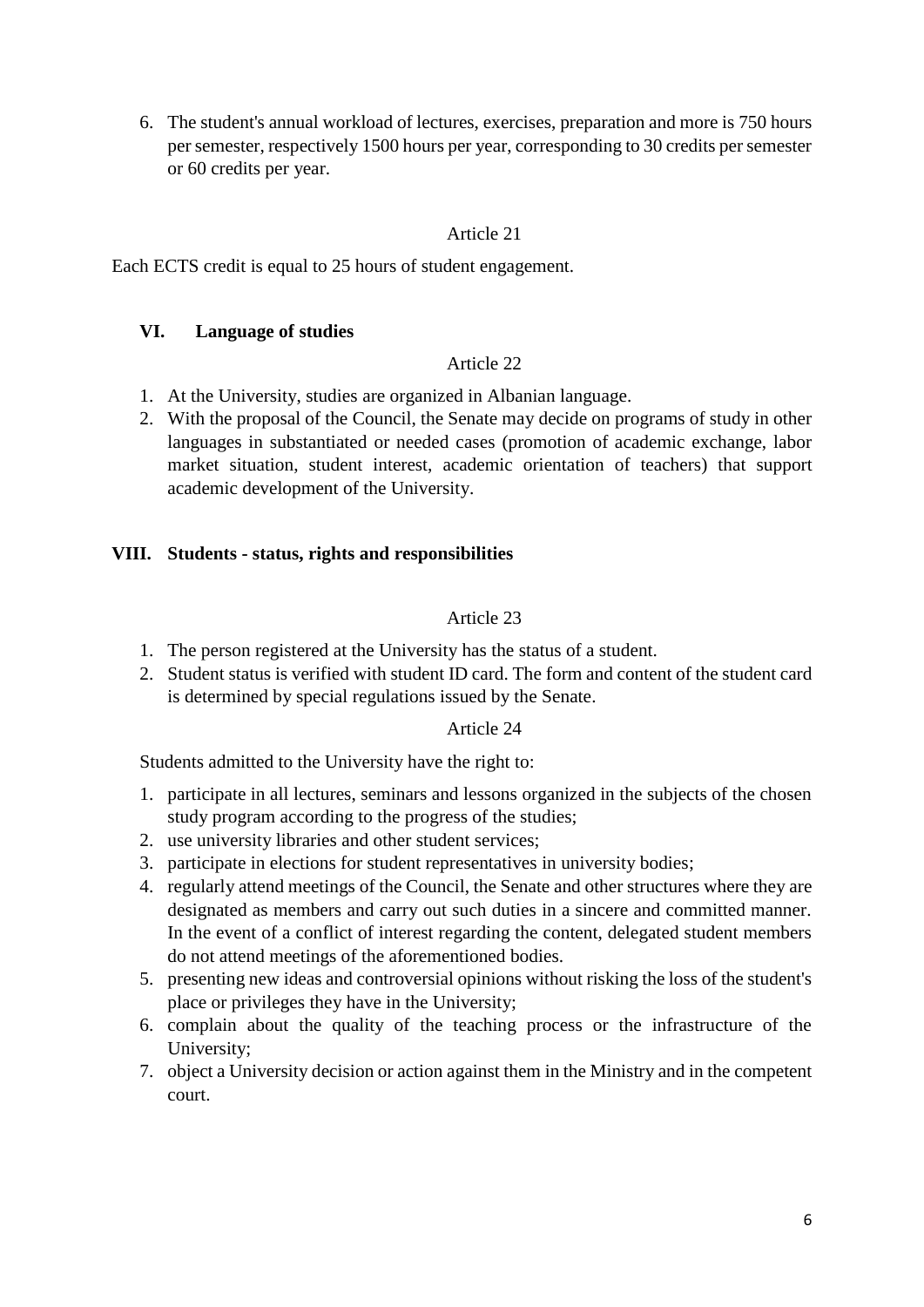Students admitted to the University have the obligation to:

- 1. Comply with University regulations;
- 2. Respect the rights of staff and students;
- 3. Pay due attention to their studies and participate in academic activities;
- 4. Attend lectures in accordance with the rules of the specific study program;
- 5. Behave well in and outside the University premises so as not to discredit the University;
- 6. Respect the rules of the student's code of ethics;
- 7. Pay the fees and charges.

## Article 26

- 1. Successful completion of the year in accordance with the study program is a prerequisite for the student to enroll in the following year.
- 2. A student who has not successfully completed the year must re-enroll in the same year of study.
- 3. The maximum number of re-enrolled years is equal to the number of regular years of relevant study.

- 1. A full-time student loses status for the following reasons:
	- 1.1. When decides to leave studies;
	- 1.2. When completes studies;
	- 1.3. When fails to enroll in the academic year;
	- 1.4. When has not completed studies in the double period of study duration;
	- 1.5. When reaches the maximum number of years without successfully completing studies;
	- 1.6. In the case of expulsion, based on the decision issued after the disciplinary procedure.
- 2. The student may request once for extension of study period for one or two years. The decision is made by the Teaching-Scientific Council. If a positive decision is brought, the student will have the status of a regular student again.
- 3. The Board shall apply special rules for maintaining the status of full-time student in these cases:
	- 3.1. For special achievements in the field of sport, certified by amateur or professional status at regional level or above;
	- 3.2. For individuals with physical disabilities, including limited sight and hearing, or mental disabilities, certified with a doctor's certificate.
- 4. The decision to register shall be taken annually by the Council.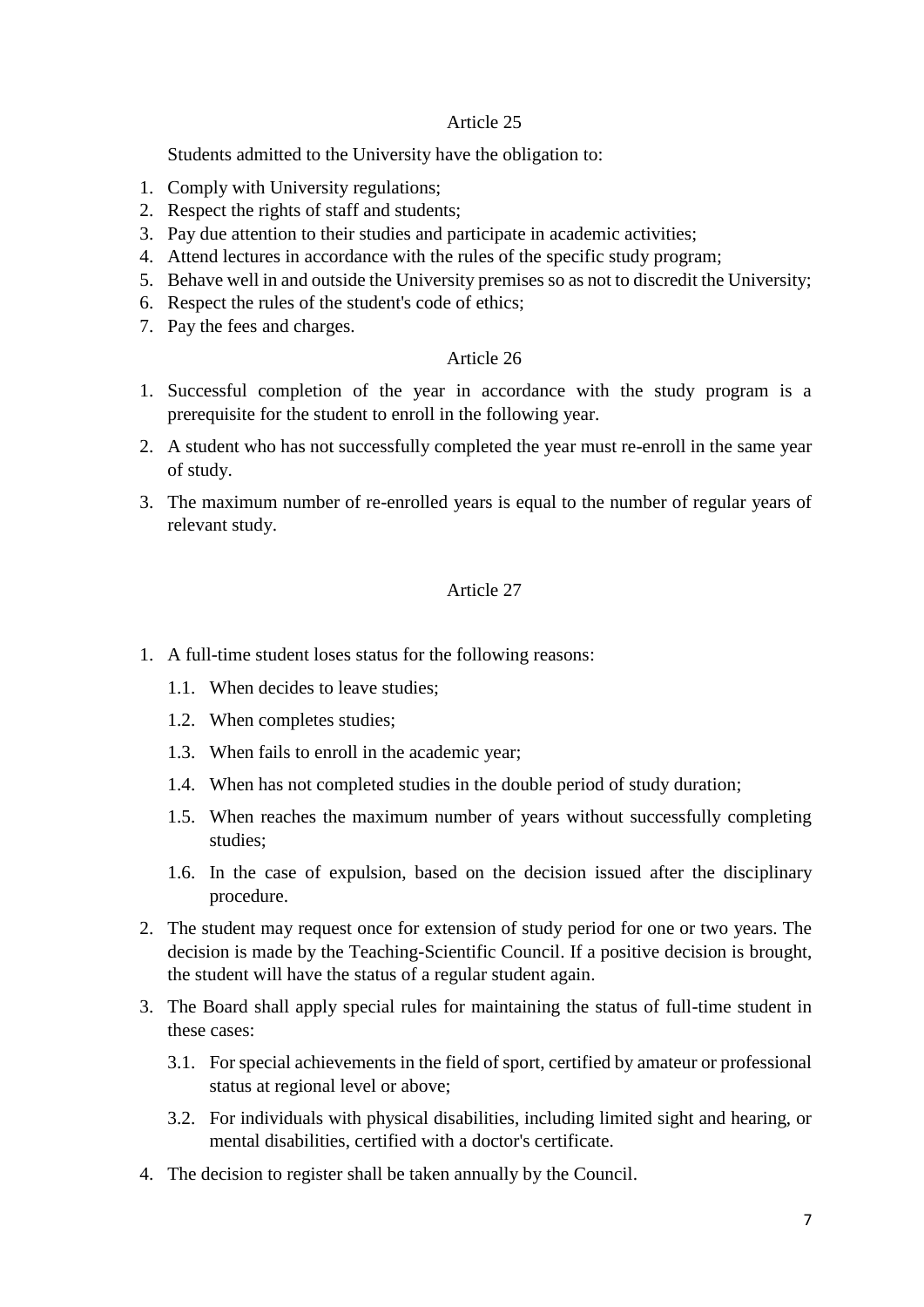- 5. The student may request temporary suspension from the status of full-time student in cases proven to be:
	- 5.1.Severe illness;

.

- 5.2.Child care under the age of three;
- 5.3.Pregnancy and Maternity;
- 6. Other justified cases. The decision is made by the Dean of the academic unit

#### Article 28

- 1. Full-time student status is maintained within one year after all exams have been completed. During this time the student must finish the diploma exam to complete their studies successfully
- 2. A student who has exceeded the time required to successfully complete the degree may submit an application to the Dean of the academic unit for an extension of this period for one year.

#### Article 29

The student may re-enroll as a full-time student without any obstacles after the period of temporary suspension of full-time student status.

### Article 30

The temporary suspension of full-time student status does not count during the duration of studies.

#### Article 31

If the valid syllabus at the time of first student enrollment is not develop in the following year of student enrollment following the temporary suspension of full-time student status, the Academic / Scientific Council decides on differential exams or other additional obligations.

### Article 32

If the student enrolled in the first year of studies is allowed a temporary suspension and, in the meantime, the valid enrollment curriculum is not developed in the following year, the student must continue studies with new current curricula.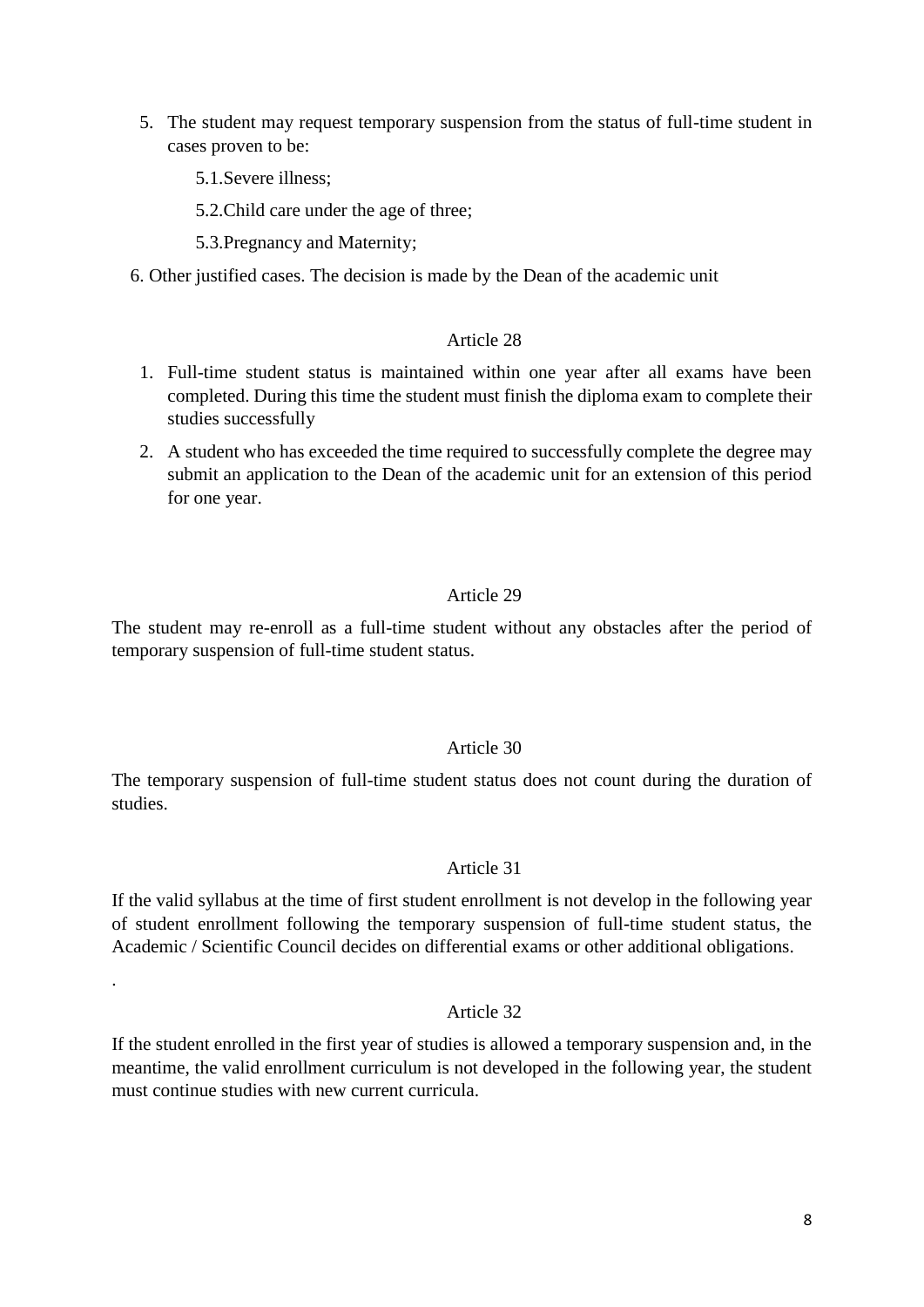The application for temporary suspension is made at the beginning of the academic year.

## **IX. Curricula in master studies**

## Article 34

University studies are conducted according to study programs, prepared by the Faculties and approved by the Teaching / Scientific Council and the Senate

## Article 35

Master studies at the Faculty are organized in:

- Faculty of Architecture, Design and Wood Technology in the program:  $\triangleright$  Architecture and Interior Design with Wood Products
- Faculty of Tourism and Environment in the program:
	- $\triangleright$  Management and Innovation in Tourism
- Faculty of Engineering and Informatics in the program:
	- $\triangleright$  Engineering and Informatics

## Article 36

Upon successful completion of the Master of Science (MSc), the student is qualified for the relevant field specified in the self-assessment report (depending on the field of study)

## **X. Determination of academic success**

## Article 37

The following methods are used to determine academic success:

- Exam
- Seminar paper
- Colloquium
- Professional practice
- Presentation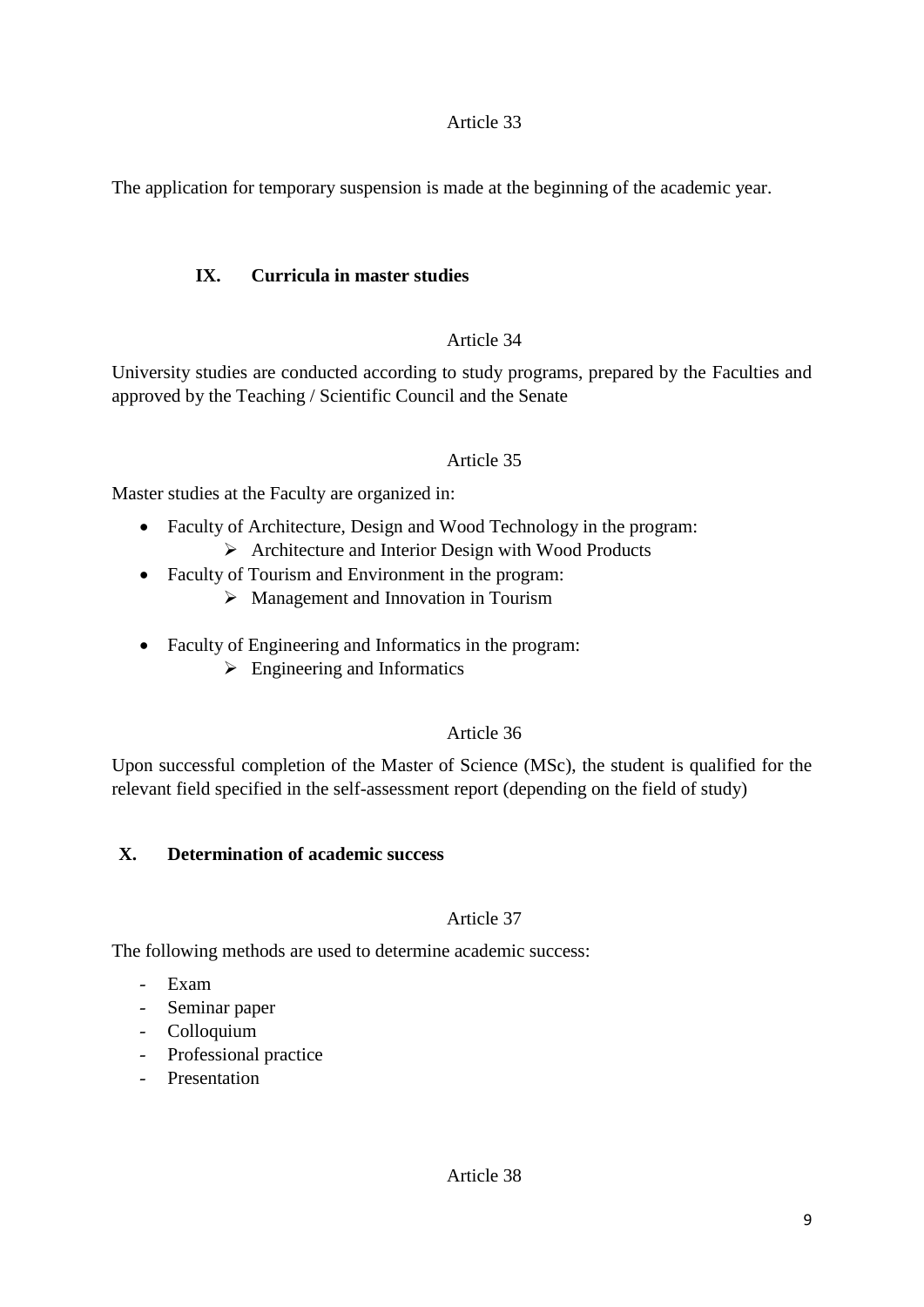Assessment of exam success is done with the grades:

| <b>Grade</b> in<br><b>UASF</b> | <b>ECTS</b><br>Grade        | Percentage | <b>Definition</b>   |
|--------------------------------|-----------------------------|------------|---------------------|
| 10                             | A                           | 90-100     | <b>EXELLENT</b>     |
| 9                              | B                           | 80-89      | /VERY GOOD          |
| 8                              | $\mathcal{C}_{\mathcal{C}}$ | 70-79      | <b>GOOD</b>         |
| 7                              | D                           | 60-69      | <b>SATISFACTORY</b> |
| 6                              | E                           | 50-59      | <b>SUFFICIENT</b>   |
| $5+$                           | FX/F                        | $0-49$     | <b>POOR</b>         |

#### Article 39

- 1. Exams are a regular way of assessing a student's knowledge.
- 2. Exams can be organized separately for each subject or can be combined for several subjects according to the study program (examination by commission).
- 3. Exams are held at University premises. They are public and are held:
	- 3.1. Written;
	- 3.2. Oral;
	- 3.3. Written and oral;
	- 3.4. Practical.
- 4. The combined oral and written exams are held within 7 days.
- 5. The exams are evaluated by an examiner, or by an exam committee
- 6. Exams may be held by an exam committee if:
	- 6.1. The student complained;
	- 6.2. It is assigned within the study program.

### Article 40

The university offers three regular exam deadlines in the Master studies.

The examination procedure is determined by the study program, while the way of assessing the student's knowledge in the exam is determined by the syllabus of the course.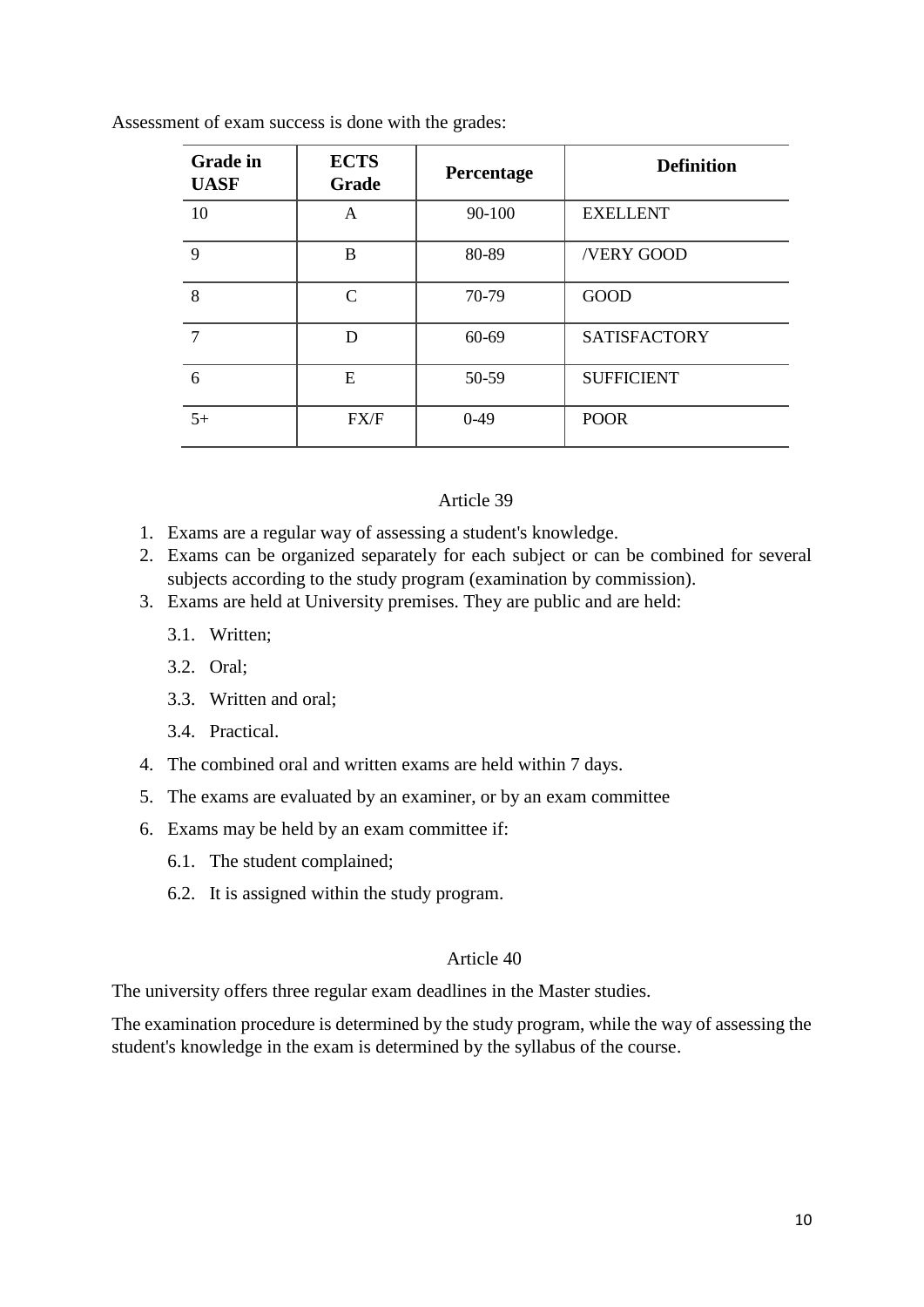- 1. Exams are held during exam deadlines.
- 2. Exam deadlines include winter (January), spring (June) and autumn (September) deadlines.
- 3. The exact period for each term is determined by a general calendar of studies and is open to the public.
- 4. The date of commencement and completion of each exam term shall be determined by the Council.
- 5. Daily exam schedules are announced at the beginning of the academic year.
- 6. Exam schedules are set so the student does not have more than one exam per day.
- 7. The announced exam schedules are mandatory for both the examiner and the student.

#### Article 42

- 1. Submission of exams begins no earlier than six weeks before the end of the semester (for the January and June deadlines) and no later than eight days before the beginning of the exam deadline.
- 2. The exam schedule is announced no later than three days before the exam date.
- 3. In all cases where the student is absent or withdrawn from the exam, the exam is considered as failing with a mark of 5.
- 4. Upon request, the student may be permitted, by the Dean of the Faculty, to enter the examination earlier if he / she participates in an international exchange program or is finishing an intern abroad during the designated period for exam.

- 1. The student has the right to submit a written complaint to the Dean of the Faculty against the received grade. The appeal is submitted within two working days after the results have been announced.
- 2. An appeal may be made for the following reasons:
	- 2.1. Written examination an appeal against the written grade;
	- 2.2. For the oral exam a complaint is filed against the oral grade;
	- 2.3. For the combined written and oral exam:
	- 2.4. For evaluation of seminar paper
	- 2.5. Appeal against the mark taken in writing before entering the oral exam;
	- 2.6. An appeal is made against the oral grade indicating that the grade has been accepted by the written exam.
	- 2.7. Upon receipt of the complaint on time, the Dean establishes the examination commission within one working day after the complaint is received and appoints three members, but excludes the teacher against which the complains for the grade is made.
	- 2.8. If the oral exam is repeated, the evaluation by the commission shall be made on the following working day after the commission has been appointed.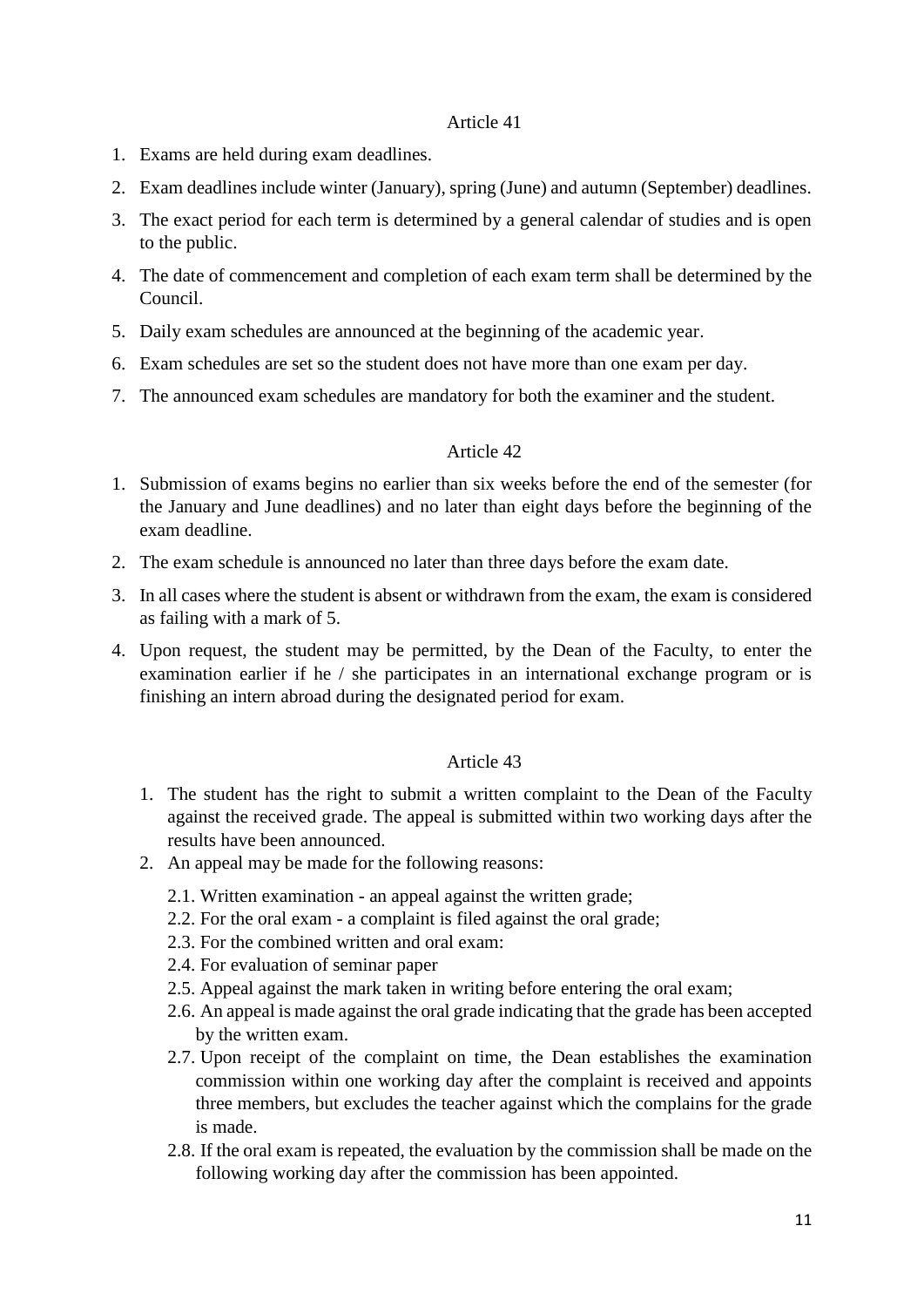- 2.9. In the event of a complaint against the grade on the written examination and seminar paper, the written examination shall be reviewed by the commission on the following working day after the commission has been appointed.
- 2.10. No appeal may be filed against the evaluation of the commission.

- 1. Student has the right to be re-tested in the courses not passed.
- 2. Student has the right to enter the exam not passed mostly three times.
- 3. Student, after complaining, with solid reasoning, may be allowed by the Dean to enter the examination for the fourth time. The exam is held before the commission composed by three members appointed by the Dean.
- 4. If the same year is registered again, the previous number of failed student exams is ignored.
- 5. If the student fails the exam for the four times during the repeated year, it loses the student status for this type of studies. The student may re-acquire the student status if he / she appears in a new program of studies. The Council's decision sets out the exams and other issues that are accepted by the student and the student's obligations in the new study program.

## Article 45

- 1. Master studies last two years respectively four semesters and require the achievement of 120 ECTS unless otherwise specified by specific programs
- 2. Exams in master studies may be held throughout the academic year as per the individual agreement between the examiner and the student.
- 3. Upon completion of the last semester of master studies, the student will be given a period of 12 months to complete the exams (graduation period).
- 4. Student may ask the Dean once to extend the graduation period for a further 12 months.
- 5. If the candidate does not defend the diploma thesis even in the extended term, a new thesis topic is assigned

## **XI. Diploma**

- 1. Master studies are completed with the defense of the thesis, in accordance with the curriculum.
- 2. Student who has fulfilled the obligations foreseen by the syllabus, has registered the four semesters and has only one exam not passed, is entitled to take the master's thesis.
- 3. Master thesis topics during the academic year are made available to the students for their choice. The teacher who proposed the topic is a potential mentor for that topic.
- 4. Students in accordance with the needs of research or other enterprises or institutions, in agreement with subject teachers may propose further diploma subject topics in the relevant field.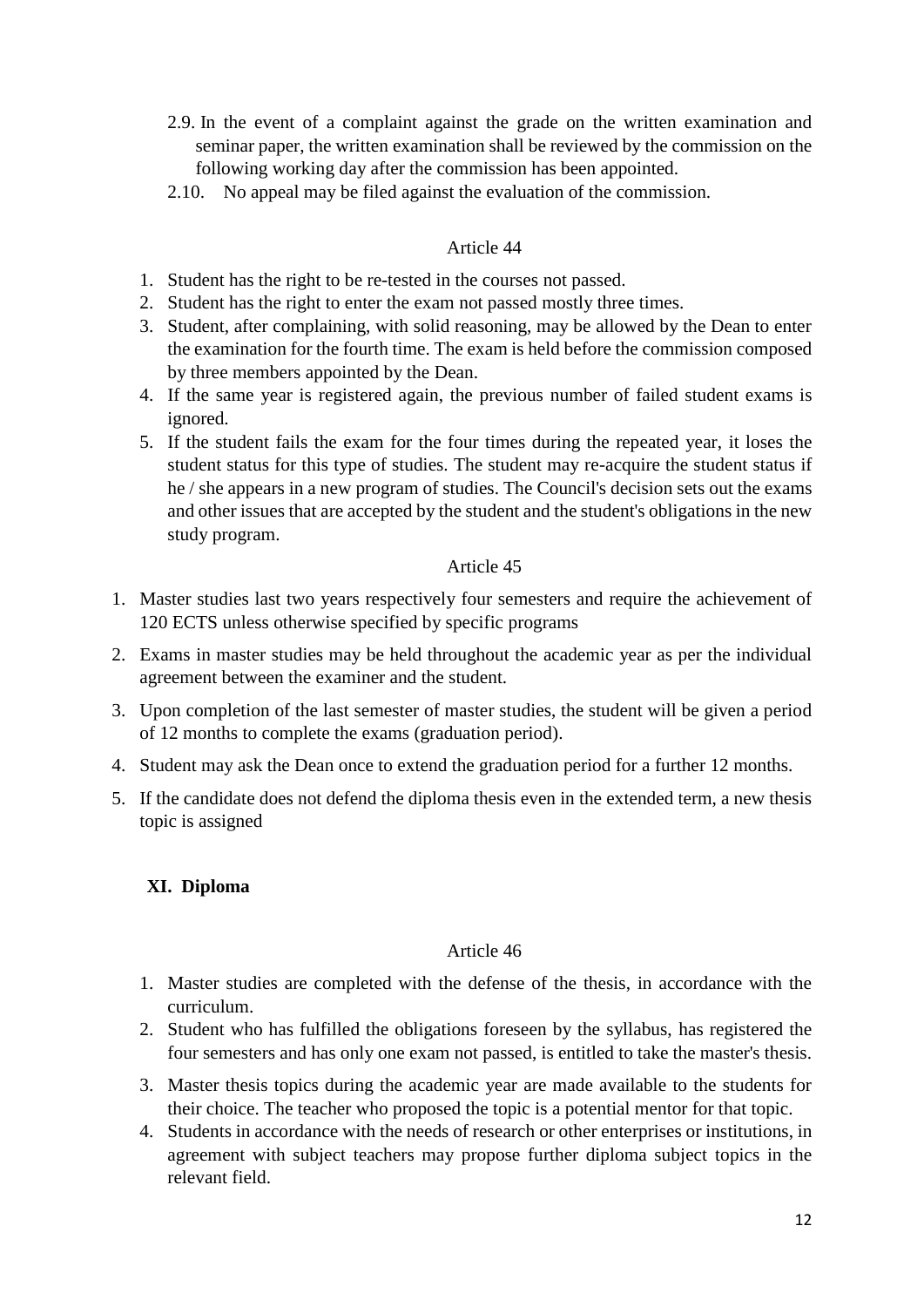- 5. The master thesis is individually elaborated by the student proving that the theoretical skills acquired during the course of study can be successfully applied to the solution of complex research problems in the scientific field for which the student is assigned.
- 6. Master thesis work can be elaborated together with two or three students (research group) and there should be clearly stated the contribution of each candidate.
- 7. Elaboration of the master's thesis by two or three candidates is determined by the Teaching / Scientific Council.
- 8. The candidate who has obtained the right to submit the master thesis, initially submits the project proposal for the thesis.

The form of adjustment of the master's thesis topic is regulated by the Manual for the preparation of the thesis approved by the Teaching / Scientific Council

## Article 48

## **Master Studies Commission**

The Scientific-Teaching Council, based on the provisional Statute of the University, establishes the Master Studies Commission.

The committee is composed of five members who are appointed by the council.

Committee on the first meeting elects the Chairman of this Committee.

The commission meets on the basis of student requests to approve master's thesis.

The duties of this committee are set in Annex 1 to this regulation

## Article 49

- 1. The Master Studies Committee reviews the draft proposal of the diploma thesis and proposes to the Teaching / Scientific Council the approval of the master's thesis and the appointment of a mentor.
- 2. The master's thesis presents the candidate's independent scientific work where student demonstrates the knowledge acquired to solve scientific and professional problems and tasks.

- 1. The candidate is obliged to submit the final master thesis to the student service office within a maximum period of one year from the day when the master thesis was allowed.
- 2. At the request of the candidate, the Teaching / Scientific Council may set a new term for up to 6 months to submit the master thesis. Postponement is done for a strong reason such as illness or other cases as determined by the Teaching / Scientific Council.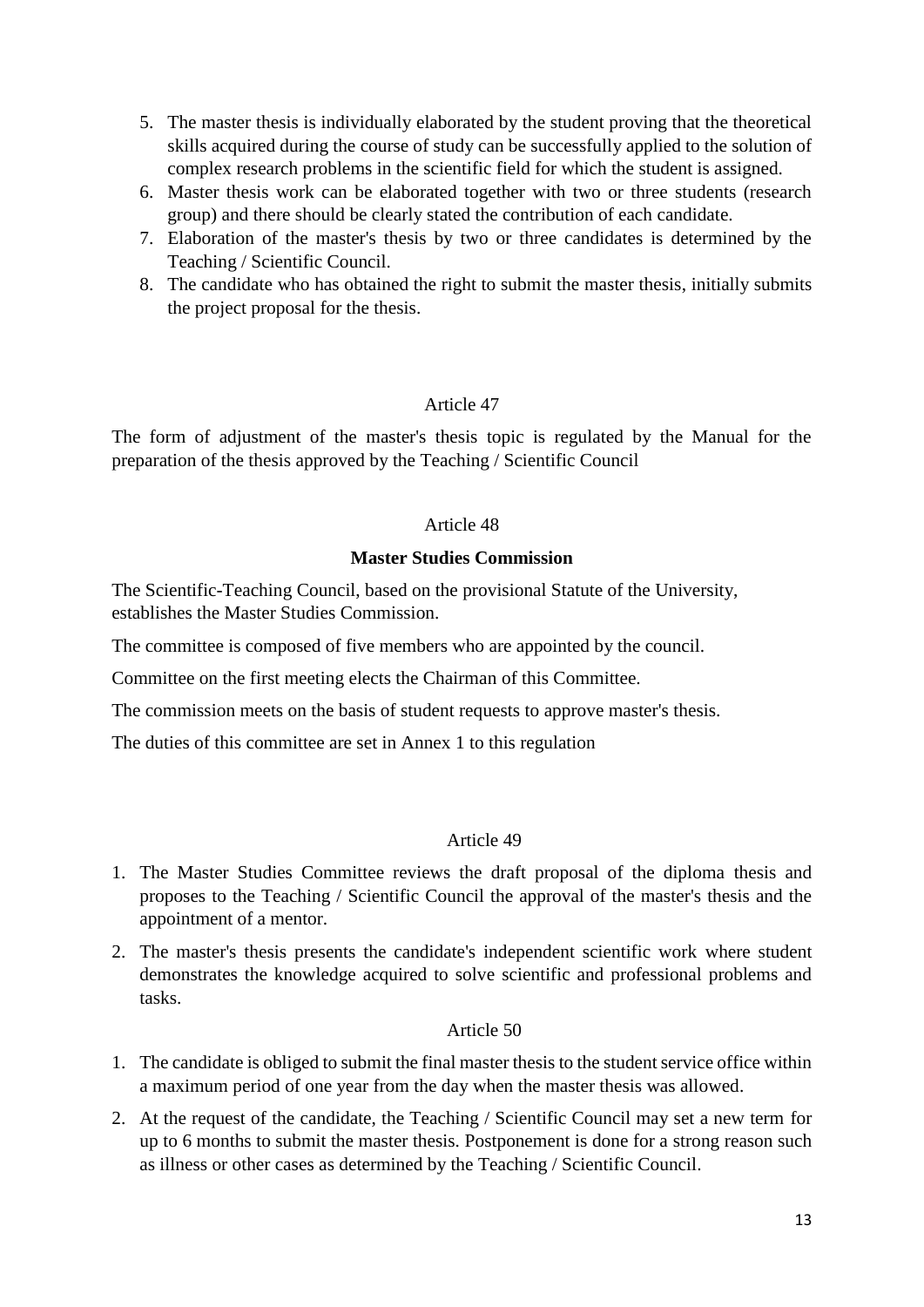- 3. If the candidate fails to submit the master's thesis within the time frame of point 1 of this article, the procedure for obtaining the academic title will be interrupted by decision of the Dean upon the proposal of the Teaching / Scientific Council.
- 4. When the candidate submits the master's thesis, for evaluation, the Teaching / Scientific Council, upon proposal of the Committee for master thesis, establishes the Committee for evaluation of thesis. The Evaluation Committee consists of three full-time members and one reserve.
- 5. The Evaluation Committee is obliged, within 15 days from the day of making the decision, to write the evaluation report on the eligibility, to record it in the Faculty archive and to submit it to the Teaching / Scientific Council.
- 6. In the report signed by the majority of the Evaluation Committee members, the Evaluation Committee may propose the master thesis to be approved and allow the candidate to defend, supplemented or rejected.
- 7. The Evaluation Committee member who does not support the report, is obliged to share his opinion and present it in written form.
- 8. The candidate must complete the master thesis within 6 months at the latest. When the Evaluation Committee accepts the completed work, it is obliged to draft a new report on the thesis evaluation and sends it to the Teaching / Scientific Council within 15 days from the day it received the paper. The report should be supported by a majority of the of the Evaluation Committee members.

If the candidate's thesis is rejected or the candidate for other reasons has not completed the thesis according to the previous article, the candidate has the right to submit a proposal for a new master thesis. The candidate can use this opportunity only once.

## Article 52

The Evaluation Committee consists of three members, and must be Full Professors, Associate Professors or Assistant Professors.

#### Article 53

Most committee members must be from the scientific field of master's thesis.

#### Article 54

Upon the proposal of the Master Thesis Evaluation Committee, the Teaching / Scientific Council issues a decision approving the report and sets a deadline for public discussion which may not be shorter than 15 days.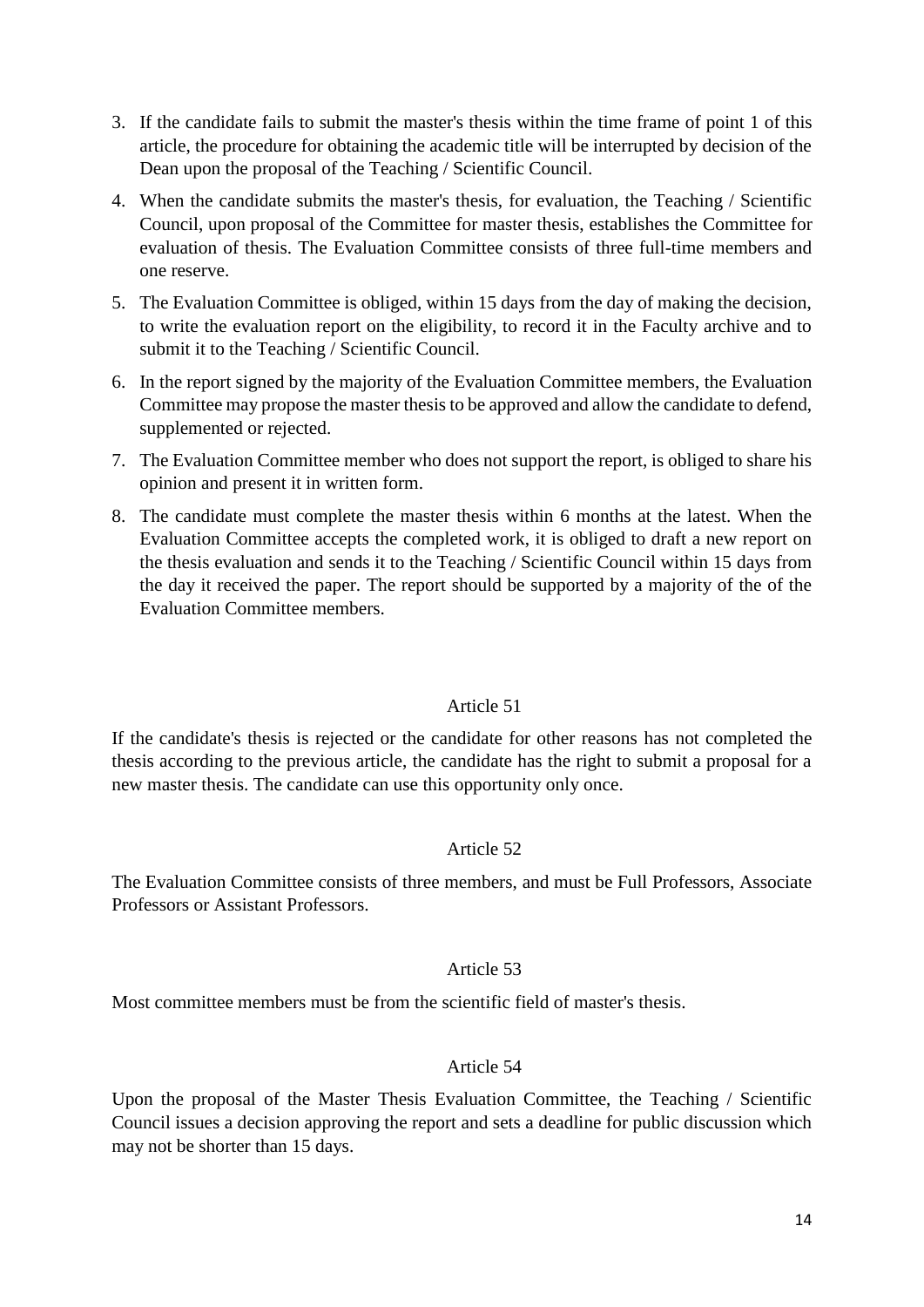If after the public discussion there have been no comments / complaints, the Chair of the Evaluation Committee in coordination with the other members and the candidate shall determine the term for public defense of the master's thesis.

If there are any objections during the public discussion, they should be made in writing, with the author known and addressed to the Teaching / Scientific Council through the University protocol. The Teaching / Scientific Council shall consider the comments / complaint submitted at the next meeting and shall decide whether to accept or reject it. If the comment / complaint is accepted, it is returned to the candidate to reflect and take action on the comment / complaint. In this case, the process of evaluating the candidate's topic returns to point zero, ie the process begins once again from Article 53.

In the cases where any member of the Evaluation Committee cannot participate in the public defense of the master's thesis, he / she shall be replaced by the reserve member.

## Article 55

When submitting the paper, the candidate must submit:

- list of professional and scientific papers,

- biographical notes

## Article 56

- 1. The master thesis cannot be defended without passing seven days after the master thesis has been protocoled.
- 2. The topic is submitted in six duplicates (strong link).
- 3. Thesis defense day shall be published on the announcement table and University website.
- 4. If candidate fails to defend the master's thesis for unreasonable reasons within the time frame of the preceding article, the Council, with the proposal of the Committee, as body where thesis should have been presented, shall, by decision, terminate the procedure for obtaining the academic title of master and the master's thesis is returned to the candidate.

Plagiarism and intellectual rights

- 1. University is the owner of the master's thesis, the research work being conducted, the study results and potentially any benefits that may be derived from the student's master's thesis results.
- 2. The student is responsible for the content of the master's thesis. The University, through anti-plagiarism platforms, has the right to evaluate the content of the diploma thesis. At least 70% of the student's work must be his / her own work.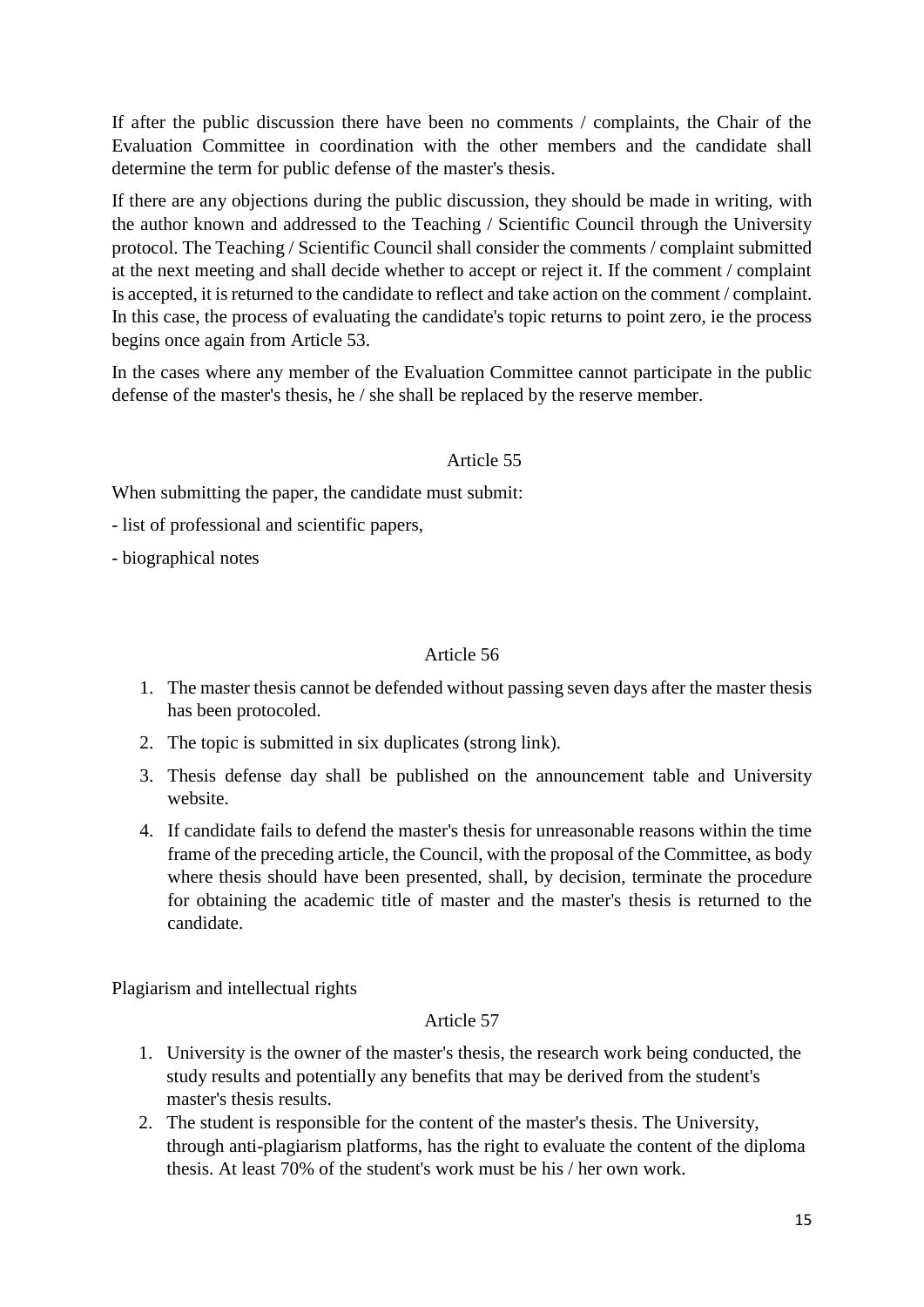3. In the absence of such a system, the student is obliged in his / her work to submit a statement in which the student confirms that the topic is his/her work and is not borrowed. When applying anti-plagiarism software, the university has the right to test master's thesis obtained after the approval of this regulation. In case of violation of the provisions of paragraph 2 of this Article, the university sends the student to the Ethical Council.

## **DEFENSE PROCEDURE**

## Article 58

- 1. The Chairman of the Evaluation Committee opens the public defense of the master's thesis, presents the data related to the procedure developed until the issuance of the decision on allowing the defense of the diploma thesis and presents the biographical and other data of the candidate.
- 2. The candidate presents the paper, but no longer than 30 minutes.
- 3. Then the candidate answers the questions of the committee and the auditorium.
- 4. When the commission finds that the master thesis has been sufficiently reviewed, the chairman concludes the defense and invites the commission to evaluate thesis.
- 5. The decision is announced publicly

## Article 59

The candidate has defended the master thesis if the evaluation committee scores over 50 up to 100 points and gain certain ECTS credits according to the curriculum. The evaluation is done according to a special form during the process of defending the thesis.

Candidate is considered to have successfully defended thesis if rated up to 80 points, while above 80 points is considered to have defended thesis with distinguished success.

#### Article 60

Upon successful completion of the master's degree, the candidate receives the academic master's degree (MSc) depending on the field of study completed.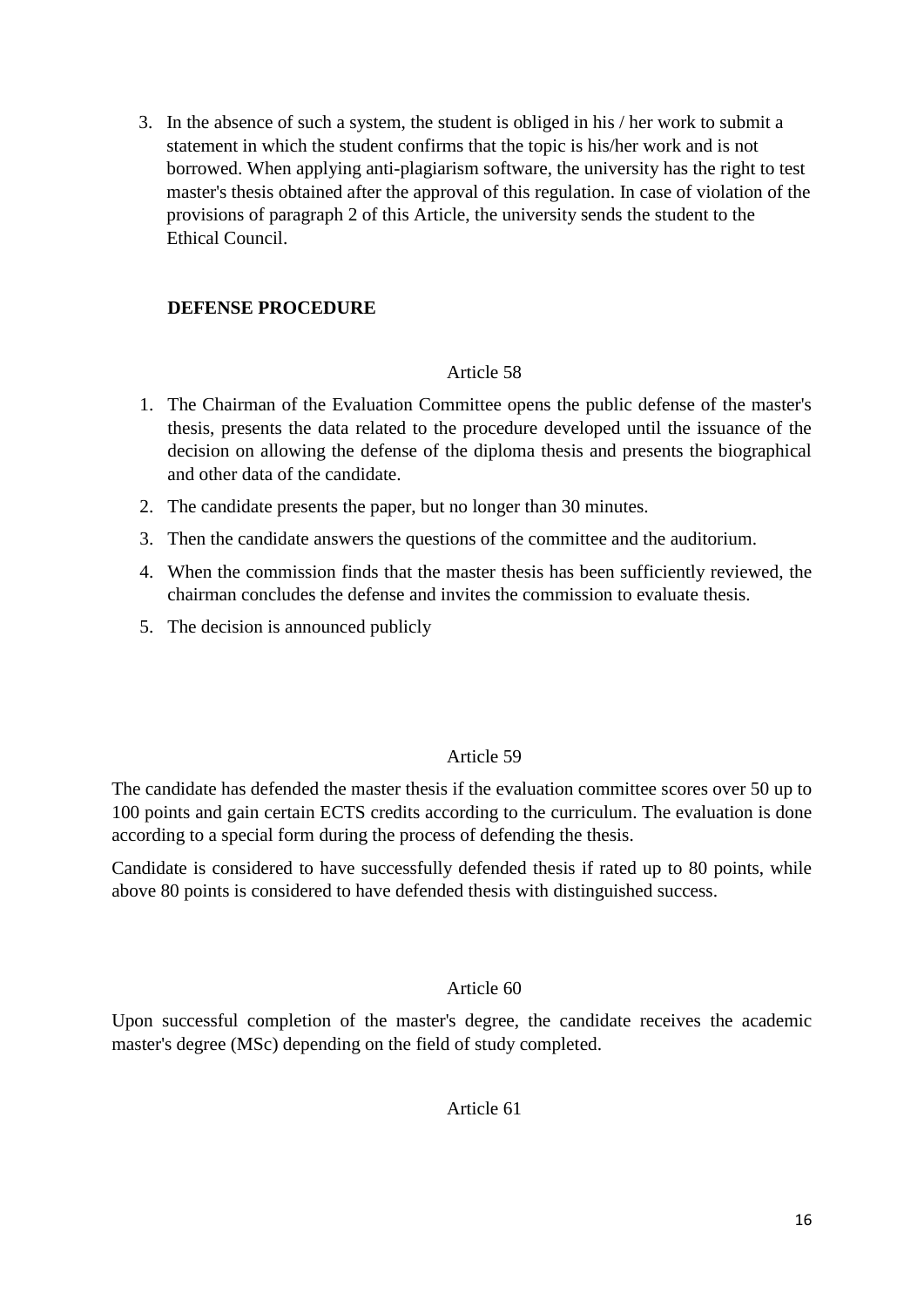If the candidate does not successfully defend the master thesis, he / she may submit a new proposal within 6 months from the date of notification that he / she has not successfully defended the thesis.

#### Article 62

Upon completion of the academic title, the candidate is issued with a Graduate Certificate and a University Degree.

#### Article 63

If after the completion of the master's thesis it is determined that the thesis is not independent, the candidate may be deprived of the academic title earned by the Senate on the recommendation of the Rector.

#### Article 64

In the previous case from the previous paragraph, the Council appoints a committee of three members to examine the doubts raised about the master thesis.

#### **2. Student organization**

#### Article 65

- **1.** Students have the right to establish student organizations where all students may belong.
- **2.** Each student organization has its own statute which is approved by its members in accordance with general regulations issued by the Governing Council. The statute will include the principles of equal opportunity and non-discrimination

#### Article 66

Student interests are represented in the Student Parliament at the University level.

#### Article 67

1. Members of the Student Parliament are elected in accordance with the Regulation for Student Elections.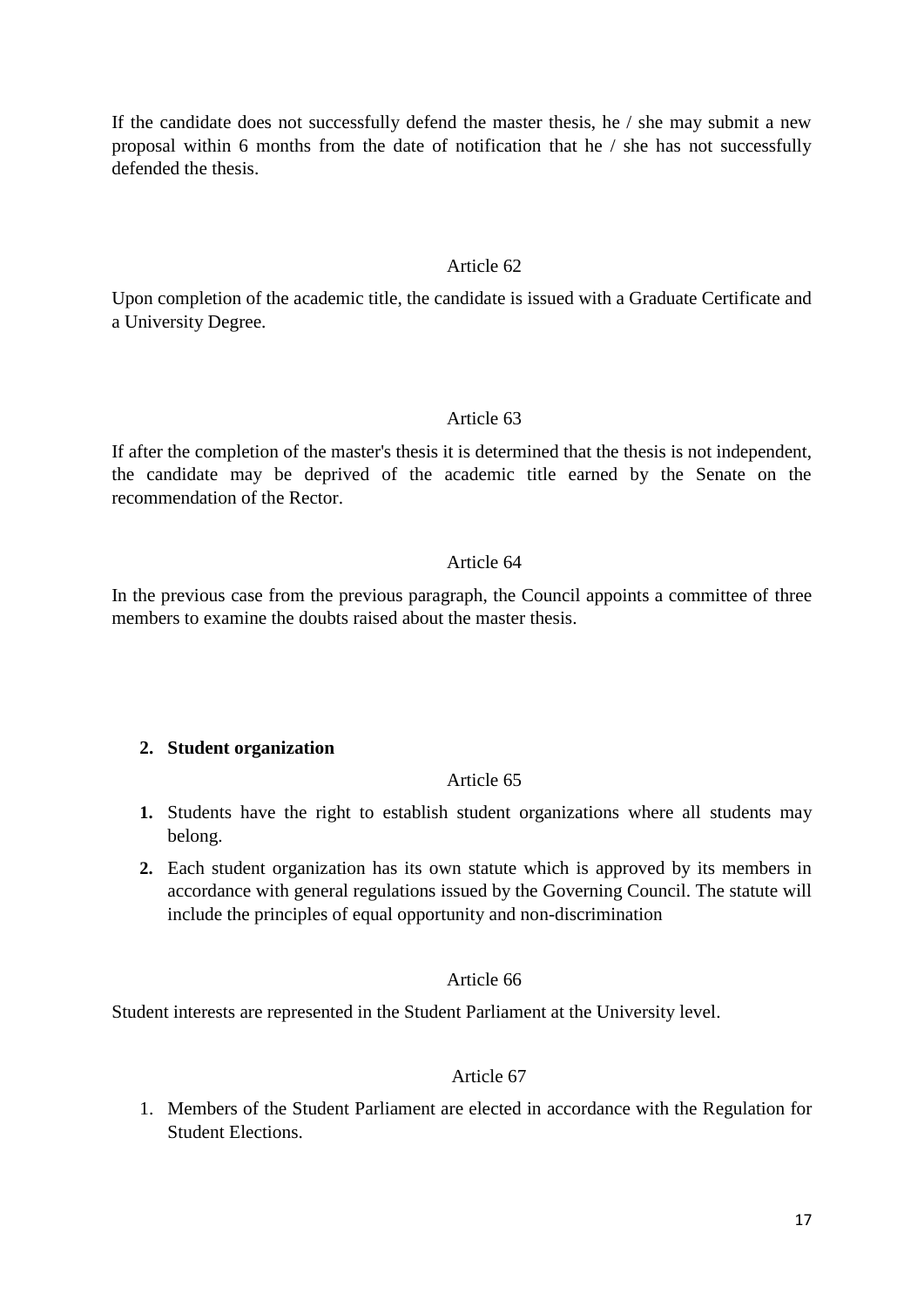- 2. Proposals for Members of the Parliament shall be made on the basis of election results every two years.
- 3. The nomination, mandate, number of members of the Student Parliament and their election are determined by the Statute and Regulation of the work of the Student Parliament.

## **XII. Disciplinary responsibility**

## Article 68

- 1. Students who violate this regulation or other legal acts at the University, these cases are sent to the Disciplinary Committee
- 2. Students accused of violations have the right to be heard by the disciplinary committee which advises the Council.
- 3. The Council excludes from the University permanently or temporarily students who violate the rules.
- 4. The Disciplinary Committee has the right to review cases of graduate students alleged to have violated Article 50 of this Regulation. In these cases, the Disciplinary Commission has the right to obtain the degree of Master of Science awarded to the student and the degree obtained by the student to cancel and request the student to return it.
- 5. Students punished by a disciplinary measure have the right to appeal to the Appeals Commission within 15 days of the day the decision is announced as a second instance body.
- 6. The Appeals Commission is obliged to submit a report to the Council on the decision taken within 30 working days of receiving the appeal.
- 7. The appeal against the decision of the second instance shall be decided by the Senate.

## Article 69

Students have the right to challenge the Senate's decision in the competent court.

1. The procedures for initiating, questioning and deciding on student interests are set out in a special regulation issued by the Governing Council.

## **XIII. Transitional and Final Provisions**

## Article 70

For matters not covered by this Regulation, the provisions of the Kosovo Law on Higher Education and the Statute shall apply.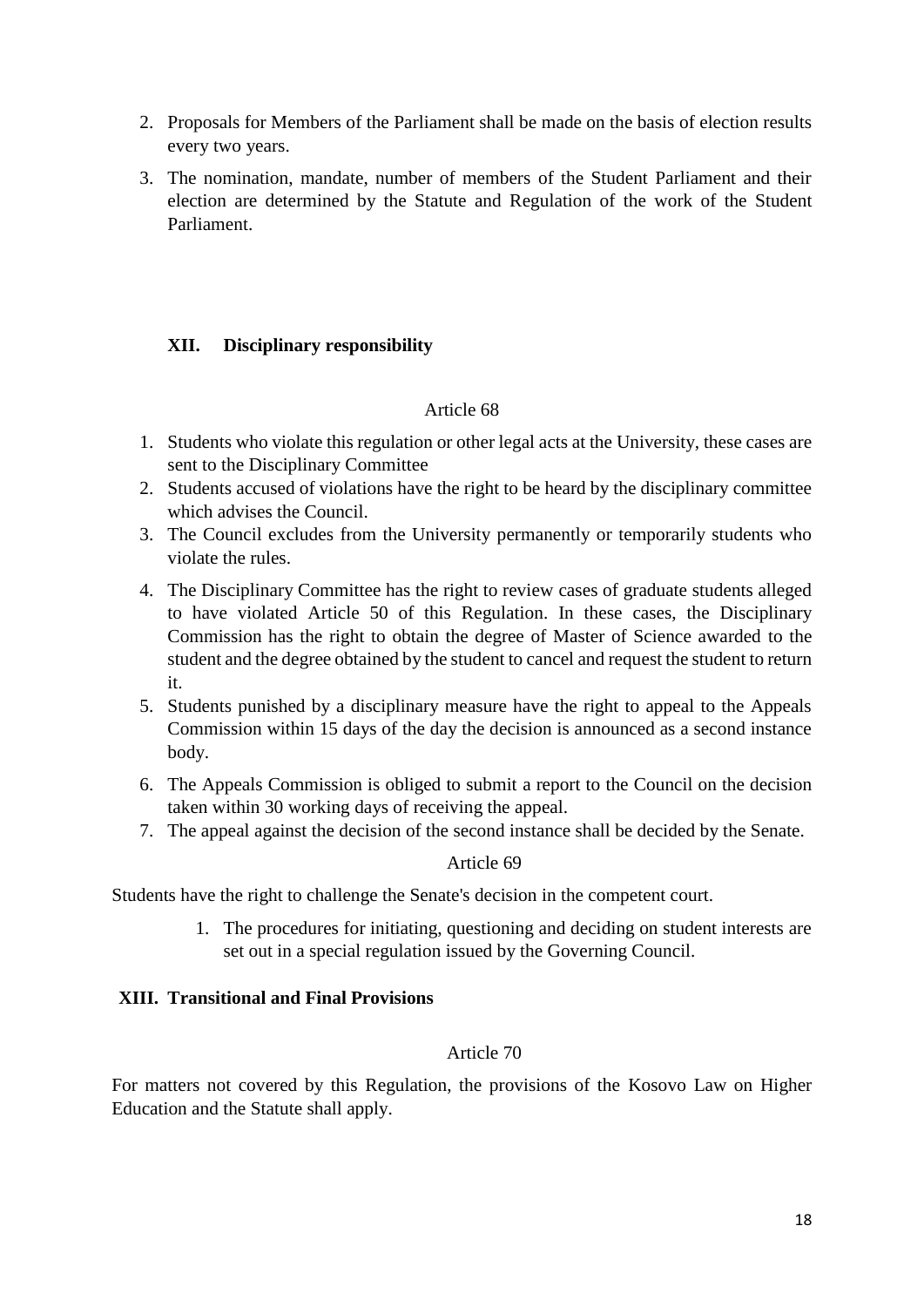The regulation comes into force on the day it is approved by the Senate.

# Article 72

Amendments to this Regulation shall be made through the same procedure as its approval

Rector Prof. Dr. Agron Bajraktari [Signed] \_\_\_\_\_\_\_\_\_\_\_\_\_\_\_\_\_\_\_\_\_\_